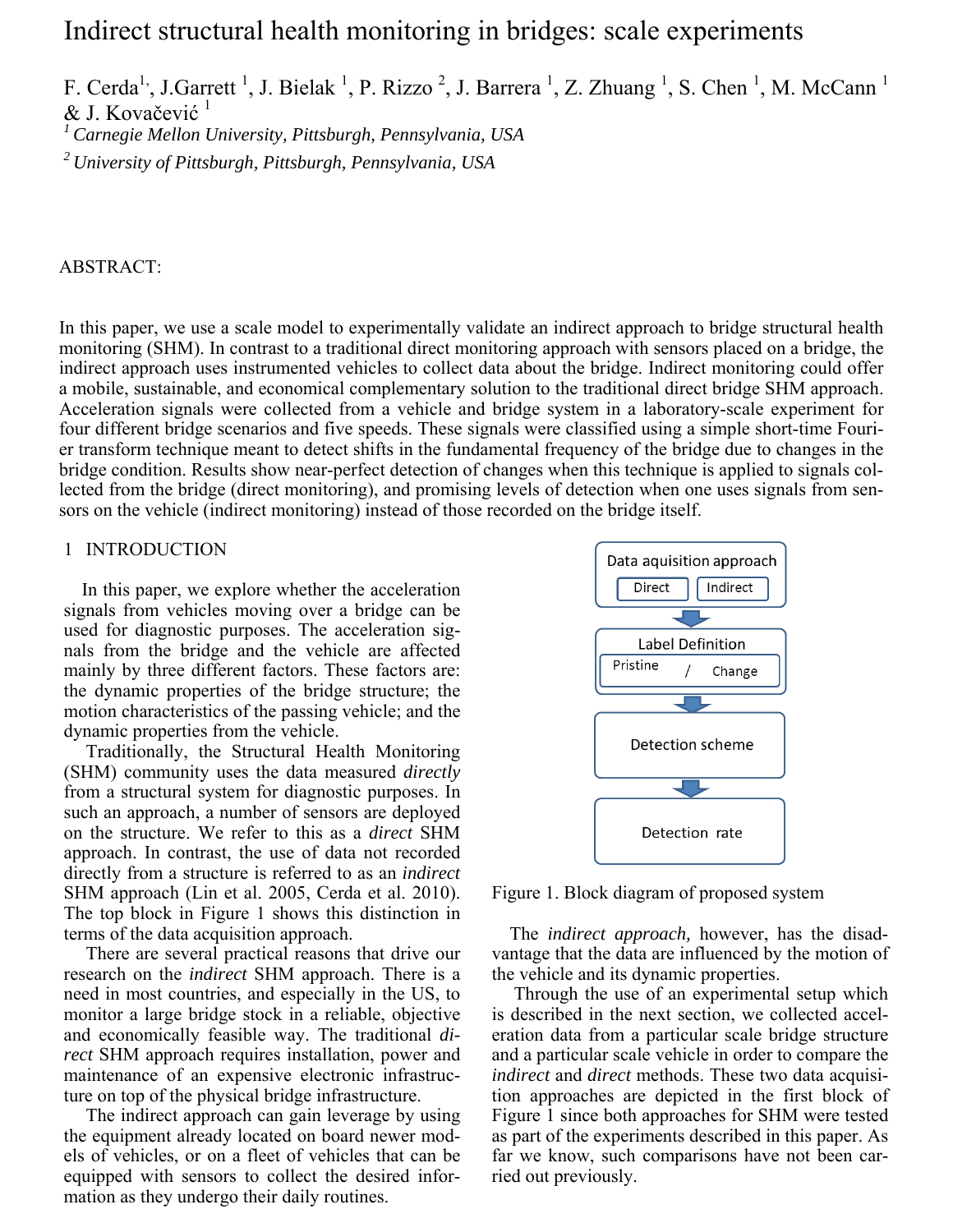To test the detection capability of the different approaches, we created four experimental scenarios. The first scenario considers the structure in a pristine while in each of the other three, we added mass to the bridge to simulate damage. Two different scenarios are compared in each test. A pristine one, and a second one with the induced change to modify its dynamic properties. The second block in Figure 1 shows the two scenarios considered.

The data from the two scenarios is classified by means of a short-time Fourier transform-based change detection scheme aimed at detecting changes in the fundamental frequency of a bridge. We report the results of this work in terms of the detection rate. This quantity reflects the fraction of cases in which an actual change is detected. These two steps are represented in the last two blocks in Figure 1.

Previous work includes a theoretical solution for the simplified case of a single degree of freedom oscillator travelling over a beam structure (Yang et al. 2004). In a subsequent paper, Lin et al. (2005) were able to experimentally determine the natural frequency of an actual bridge structure by analyzing the acceleration signals of a passing vehicle.

An experimental setup was used by Kim to simulate the vehicle-bridge interaction and identify damage scenarios (Kim et al. 2010). A particular methodology, referred as the "pseudo static approach", was used to identify damage using vibration data taken from the bridge structure at different locations along the bridge span  $(\frac{1}{4}, \frac{1}{2})$  and  $\frac{3}{4}$  of span length). This damage identification approach shows good accuracy at determining a change of stiffness of the bridge. Being inspired by this experimental work, we decided to further pursue the identification of changes in the bridge structure using the indirect approach.

In this paper, we concentrate on studying the influence of different vehicle velocities and sensor locations on the classification accuracy of different scenarios. The scenarios are produced in a laboratory using a scaled physical model of a moving vehicle over a simply supported bridge. The data is obtained through multiple runs of the vehicle over the structure. Hereafter, we refer to this particular experimental setup as the "scale bridge structure".

The following section contains a description of the experimental setup. This description includes the structural model, the vehicle model, the vehicle motion control system, and the data acquisition equipment. The third section contains a description of the different scenarios that were compared in the detection experiments. In the fourth section, we describe the Fourier transform-based change detection approach, and in the fifth section, we present and discuss preliminary results. Our initial conclusions are given in the last section.



Figure 2. Structural components and vehicle from experimental setup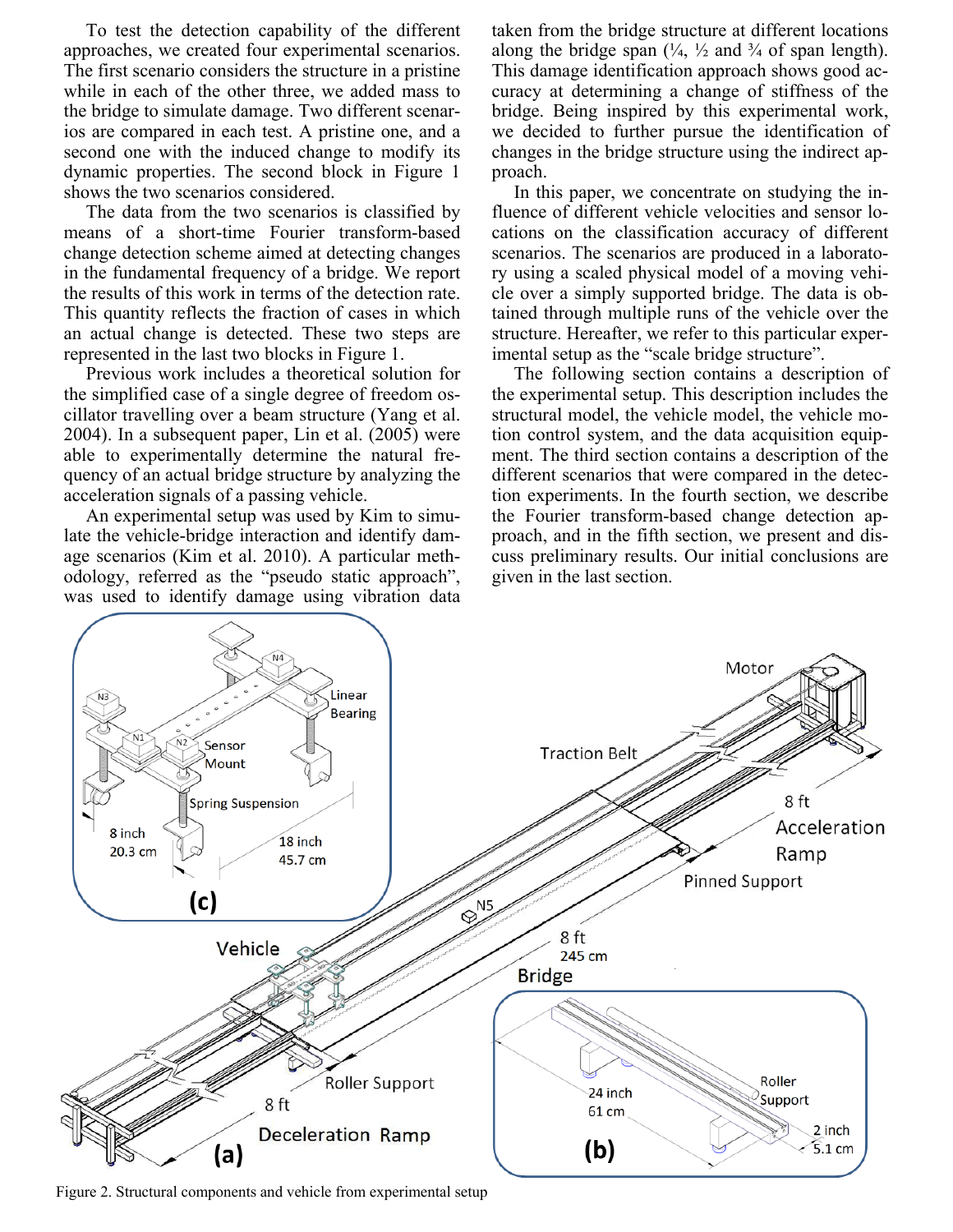#### 2 EXPERIMENTAL SETUP

The experimental setup simulates a passing vehicle over a simply supported bridge structure. The vehicle-bridge interaction is studied by recording accelerations at four different locations on the vehicle as well as at the midspan of the bridge. The whole system consists of several components: 1) the mechanical components consisting of the bridge, its approaches, and the vehicle, 2) the vehicle motion control system and 3) the data acquisition system.

#### 2.1 *Mechanical components*

An overview of the mechanical components is given in Figure 2 (a). It consists of an acceleration ramp and a deceleration ramp that provide the running path for the vehicle, and a simply supported bridge. The acceleration and deceleration ramp are made from C Shape aluminum extrusions (2 x 1 x 1/8 in). They are supported on each end by aluminum slotted extrusions. The slotted extrusion shown in Figure 2 (b) allows one to fix the ramps at different locations along the slots. This flexibility will allow further research that will explore placing the ramps in the right or left lanes to study the effect of traffic-induced torsion.

#### 2.1.1 *Vehicle*

The vehicle used on the experiment has two axles. A scheme of the vehicle is shown in Figure 2(c). The vehicle has four independent wheel suspensions. In this paper the vehicle properties are maintained at constant values shown in Table 1. The dynamic properties of the vehicle were obtained by capturing the dynamic response after an impulse force is applied.

Table 1. Vehicle properties

| Properties with added mass |         |
|----------------------------|---------|
| Bouncing frequency         | $5$ Hz  |
| Front damping              | $5.9\%$ |
| Rear damping               | 5.9%    |
| Extra weight at midspan    | $5$ lb) |

The suspension system is designed so it can be easily modified to simulate different vehicle characteristics. For example, a heavily loaded 2 axle vehicle can be simulated by replacing the spring in the suspension shown in Figure  $2(c)$  with a stiffer spring.

#### 2.1.2 *Bridge*

.

The bridge structure is composed of an aluminum plate and two aluminum angles that act as beams. A cross-sectional view of the bridge is shown in Figure 3.



Figure 3. Bridge section

The bridge deck also has two angles on top that are used as rails for the vehicle. The properties of the bridge are shown in Table 2.

| Table 2. Bridge properties |
|----------------------------|
|                            |

| Deck dimensions       | $8 \times 2 \times 1/8$ in |
|-----------------------|----------------------------|
| Beams dimensions      | $8 \times 1 \times 1/4$ in |
| Fundamental frequency | $7.18$ Hz                  |
| Damping               | 1.35%                      |

#### 2.2 *Motion control*

A set of National Instrument® components was configured to reliably control the speed of the vehicle. The individual components are shown in Figure 4. The PXI 7342 motion controller commands the NI 70360 driver that provides the signals to a double shaft stepper motor, model NEMA 34. The encoder attached to the shaft of the motor provides position feedback and closes the loop for the motion control system.



Figure 4.Motion control equipment scheme (Images from www.ni.com)

A list of the individual components is shown in the Table 3.

Table 3. Motion equipment components

| NI 70360                      |  |
|-------------------------------|--|
| NEMA 34                       |  |
| Motion Controller NI PXI 7342 |  |
| <b>UMI 7772</b>               |  |
|                               |  |

#### 2.3 *Data acquisition equipment*

The data acquisition system for the moving vehicle and bridge is wireless. Figure 5 shows the Microstrain® acceleration sensor nodes that communicate to a base directly connected to the PXI controller. The data is transmitted in packets to the base after digitalization. The resolution of the accel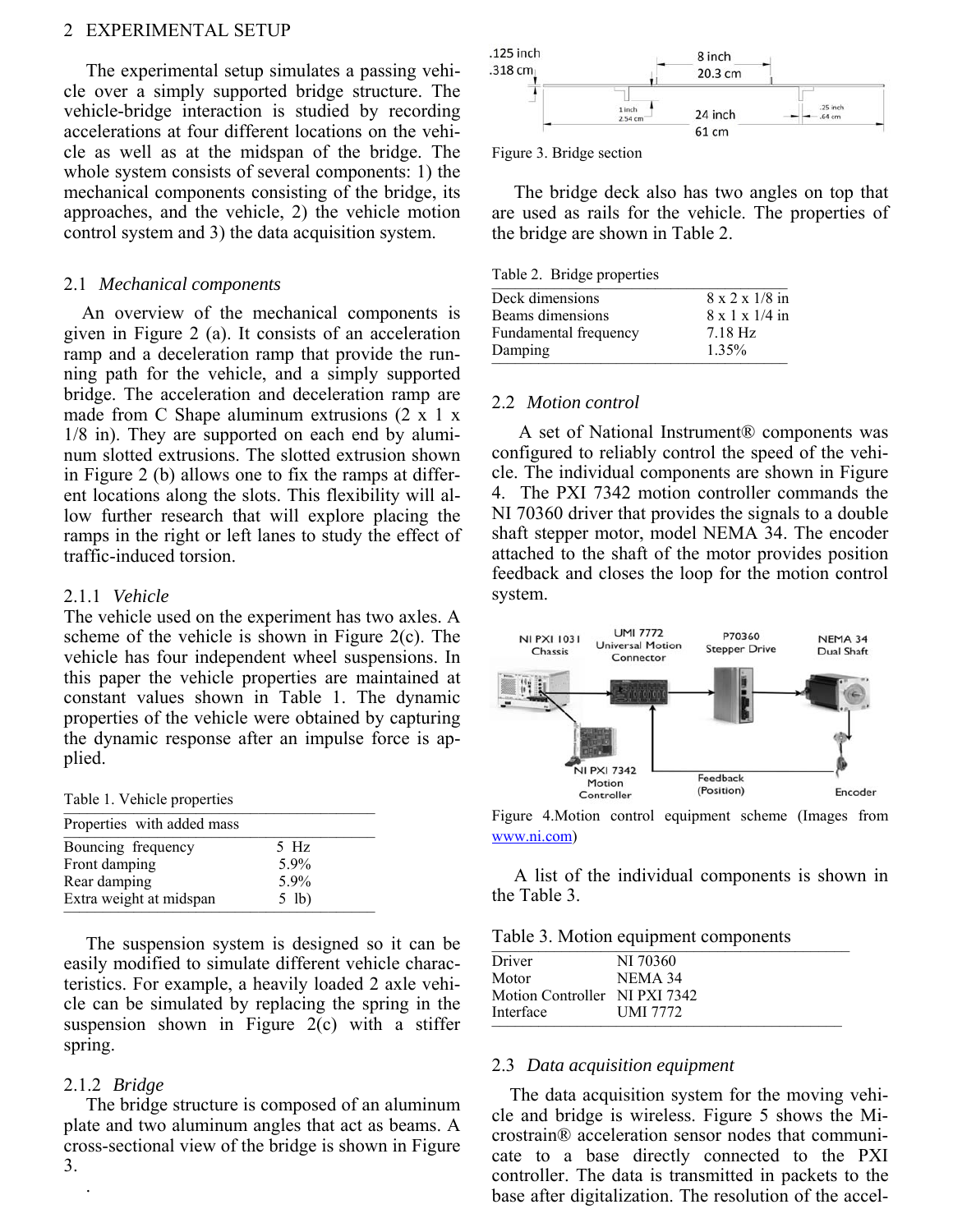eration data is 1.5mg RMS. The resolution of the digitization is 12 bit.

 The components used in the data acquisition process are described in Table 4.

Table 4. Data acquisition components \_\_\_\_\_\_\_\_\_\_\_\_\_\_\_\_\_\_\_\_\_\_\_\_\_\_\_\_\_\_\_\_\_\_\_\_\_\_\_\_\_\_\_\_\_

| Acceleration nodes | MicroStrain G-Link mXrs 2G |
|--------------------|----------------------------|
| Wireless base      | MicroStrain WSDA mXrs      |
|                    |                            |



Figure 5. Data acquisition equipment

The sensor on the bridge is located at the center of the midspan, as depicted in Figure 2 (a) by the node labeled N5. The vehicle sensor locations are labeled as N1, N2, N3, and N4 in Figure 2 (c). Table 5 lists the sensor locations and the corresponding node names shown in Figure 2 (a) and (c).

Table 5. Node location

| Node Name      | Node location                 |
|----------------|-------------------------------|
| N1             | <b>Front Suspension Front</b> |
| N <sub>2</sub> | Left Wheel front              |
| N <sub>3</sub> | Right Wheel front             |
| N <sub>4</sub> | Rear Suspension               |
| N <sub>5</sub> | <b>Bridge</b>                 |

The nodes located at the top of the suspension shaft, N2 and N3, transmit the vertical motion at the wheel level through the suspension shaft.

## 3 EXPERIMENTAL SCENARIOS

 In the work of Yang et al (2004), the authors derived an explicit analytical solution for the interaction of a simply supported beam with a traveling single degree of freedom oscillator. In this solution, the main interaction parameters are defined as S and  $\mu$ : (1) S =  $\pi v/L\omega_b$ ;(2)  $\mu = \omega_b/\omega_v$ , where S is a normalized vehicle velocity;  $v =$  vehicle velocity;  $\omega_v =$ the vehicle (oscillator) vertical natural frequency; *L*   $=$  length of beam, and  $\omega_b$ = fundamental natural frequency of the beam.

We explored the influence of these parameters by inducing changes to the bridge structure and running the moving vehicle at different travelling speeds over the bridge. The bridge was changed by adding mass at the midspan. Figure 6 shows the procedure by which different amounts of mass were clamped at the midspan of the bridge. For our structure,  $\omega_b$  is the fundamental natural frequency of the complete bridge system.

The different conditions of the bridge and the corresponding changes that they produce in terms of the fundamental frequency of the bridge are summarized in Table 6.

| Table 6. Bridge scenarios |  |
|---------------------------|--|

|                | Table 6. Drigge scenarios                   |                          |
|----------------|---------------------------------------------|--------------------------|
| Scenario       | Total added mass<br>(lbs, % of bridge mass) | fundamental freq<br>(Hz) |
|                | $0, 0\%$                                    | 7.18                     |
| $\overline{2}$ | 6, $16\%$                                   | 6.28                     |
| 3              | 10, 27%                                     | 5.93                     |
| $\overline{4}$ | 14, 38%                                     | 5.57                     |



Figure 6. Added mass to the midspan of the experimental bridge structure.

The speed of the vehicle under the different bridge scenarios ranged from 1 m/s to 3 m/s at 0.5 m/s intervals. A total of 5 different speeds were studied.

 The range of scenarios and speeds can be plotted in terms of the parameters S and  $\mu$  as depicted in Figure 7.



Figure 7. S and  $\mu$  cases studied experimentally.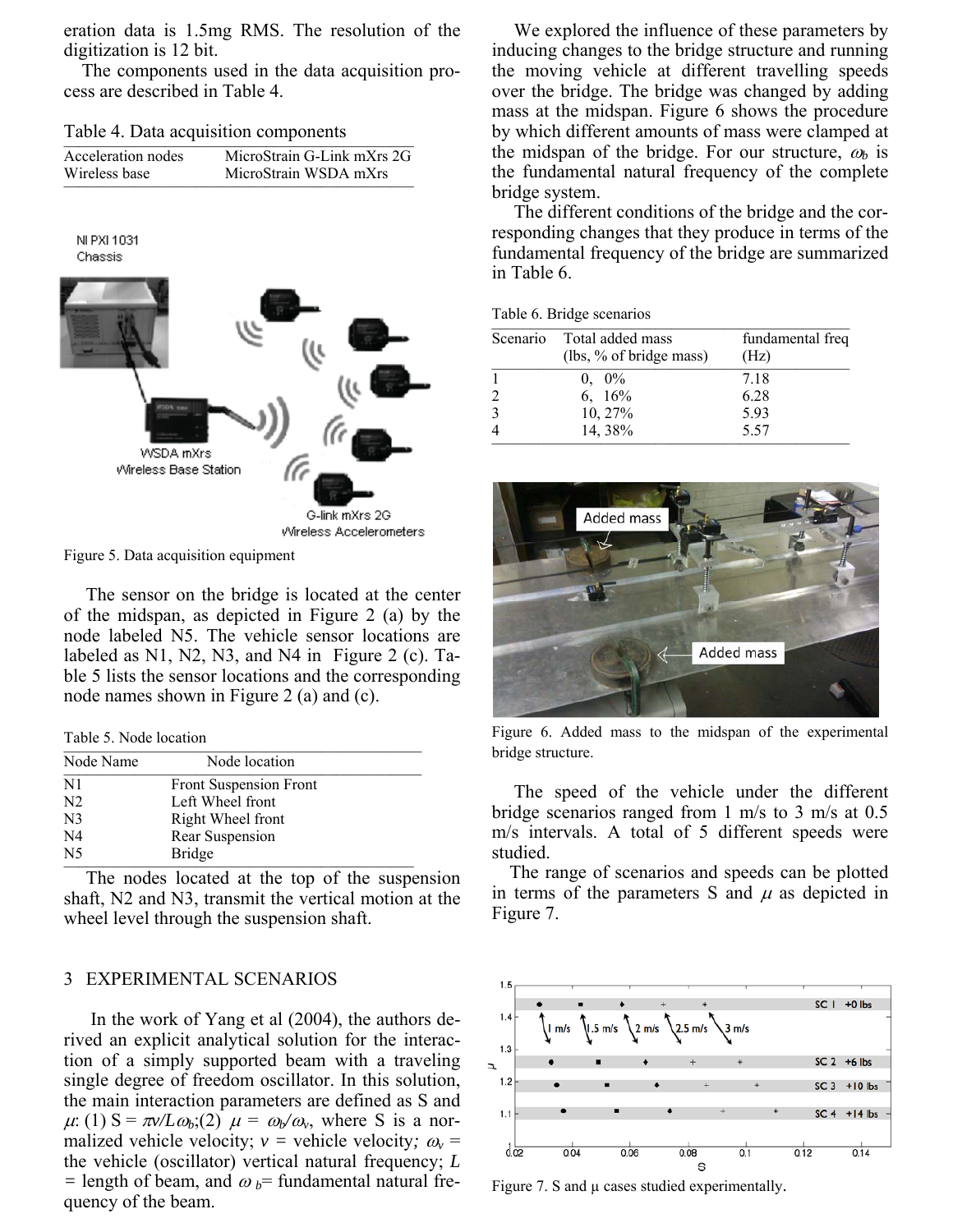Each of the 20 dots in Figure 7 reflects a data set composed of 60 runs of the vehicle over the bridge. We compare the variation of the different data sets by performing detection experiments, as described in the next section.

## 4 DETECTION OF STRUCURAL SCENARIOS

The detection task is as follows. First, we use a training set of acceleration signals from a vehicle traveling over a known-to-be-healthy (pristine) scale bridge structure to set a baseline for the system. We then use a test set of different acceleration signals from the same bridge under different scenarios, to determine if the detection approach can detect whether the bridge has sustained a significant change since the collection of the training set. For the specific scenarios we are exploring, note that the induced change causes a decrease in the fundamental frequency of the bridge. We therefore hypothesize that a classification scheme based on detecting shifts in this frequency should work well.

Figure 8 shows a typical signal obtained through the experimental setting and the corresponding portion of the signal used for the classification, which is when the vehicle is completely between the supports of the bridge.



Figure 8 Original acceleration signal.

#### 4.1 *STFT Calculation.*

To detect changes in the bridge, we first extract the frequency spectrum of the bridge/vehicle system from an acceleration signal. As seen in Figure 9, taking the Fourier transform of the acceleration signal results in a frequency spectrum with a large amount of noise and little consistency between runs; this is because the time-domain signal contains numerous spikes and other transient signals. We instead compute the spectrogram of the acceleration signal with a short-time Fourier transform (STFT) with overlapping windows that are 250 samples in length. The spectrogram is shown in Figure 10. We then average the spectrogram over time, creating a frequency spectrum as depicted in Figure 11. This technique exploits the fact that the frequencies of interest are not transient, while much of the noise is. The time averaging should therefore remove noise and preserve the signal.





Figure 10. Acceleration spectrogram.



Figure 11. Spectrogram averaged across time.

#### 4.2 *Classification System.*

For the training of our classification system, the data from each scenario at a particular speed is divided into training and testing sets. The spectrum of each signal in the training set is calculated first, then all such signals are averaged across frequency. The result is a single reference spectrum representing the undamaged bridge. To determine whether a testing set of signals indicates a change in the structure, the spectrum is computed for each signal in the testing set and again averaged across frequency to create a signal candidate spectrum for each scenario at a particular speed. The portion of each spectrum corresponding to the range 3.5-13 Hz is then extracted. The averaged candidate spectrum with the corresponding extracted section is shown in Figure 12.

The considered range is where our theoretical calculations suggest the fundamental frequency of the bridge should appear, and experimental explora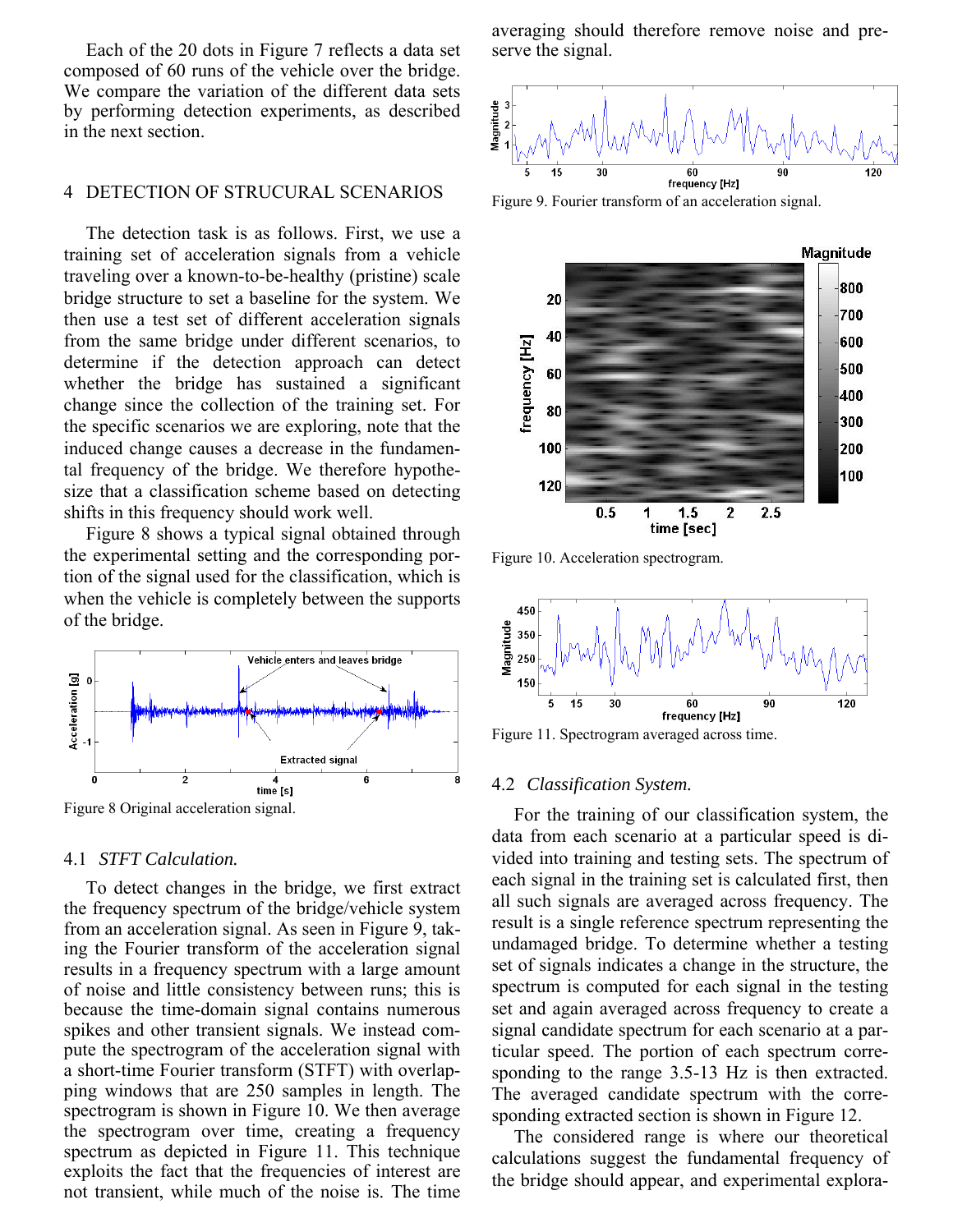tion confirms it. Finally, the trimmed reference and candidate spectra are shifted to be zero mean and their cross-correlation is computed. If the maximum value of the cross-correlation occurs when the spectra are not shifted, then the test set is labeled as unchanged. If the maximum value occurs at a shifted location, the test set is labeled as changed.



Figure 12. Extracted candidate spectrum of unchanged scenario.

The plots in Figure 13 show the correlation coefficients of two candidate spectrums compared against the unchanged reference spectrum. The correlation for the unchanged candidate has a strong peak at the zero shift location, indicating that it matches the reference spectrum. The peak in the correlation for the changed candidate spectrum is at a shifted location.



Figure 13. Cross correlation between candidates for the unchanged and changed scenario (SC3) with respect to the unchanged reference spectrum.

## 5 RESULTS AND DISCUSSION

The proposed detection approach was tested using a data set generated with the experimental setup previously described. We now show some of the preliminary findings of this approach and the corresponding results.

## 5.1 *Dataset.*

Our dataset consists of 60 acceleration signals from each of the five sensors (front suspension, back suspension, left wheel, right wheel, and bridge) collected under four different change scenarios (unchanged,  $+6$  kg,  $+10$  kg,  $+14$  kg) and vehicle speeds (1 m/s, 1.5 m/s, 2 m/s 2.5 m/s 3 m/s). The signals were sampled at 256 Hz and vary in length from 1 to 3 seconds. The variation in signal length occurs because of the time it takes the vehicle to travel over the bridge at different speeds.

#### 5.2 *Experimental Setup.*

To evaluate our classification system, we performed a series of cross-validation experiments. We first fixed a group size,  $N = 3, 4, ..., 35$ . For each speed and each sensor, we randomly selected 20 signals from the undamaged bridge and used them as our training set. We then randomly selected N signals from each of the changed scenarios and used them to form test sets. Additionally, we selected N of the remaining 40 signals from the unchanged scenario and formed a test set with them. This random selection was repeated in a 1,000-fold validation.

For each scenario, we report the detection rate as the percentage of folds in which the test set was labeled as changed. For the three changed scenarios, the detection rate represents the true positive rate (TPR), while for the unchanged bridge, it represents the false positive rate (FPR). A perfect system would have a TPR of 1 for each damage condition and a FPR of 0.

### 5.3 *Results and Discussion.*

Figure 14 shows the damage detection rate for each scenario and sensor location plotted across speed, with N=35. The four lines represent the detection rate for the undamaged bridge and for each of the three damage scenarios. Ideally, we would see the FPR of 0 for the undamaged bridge, and the TPR of 1 for each of the damage scenario.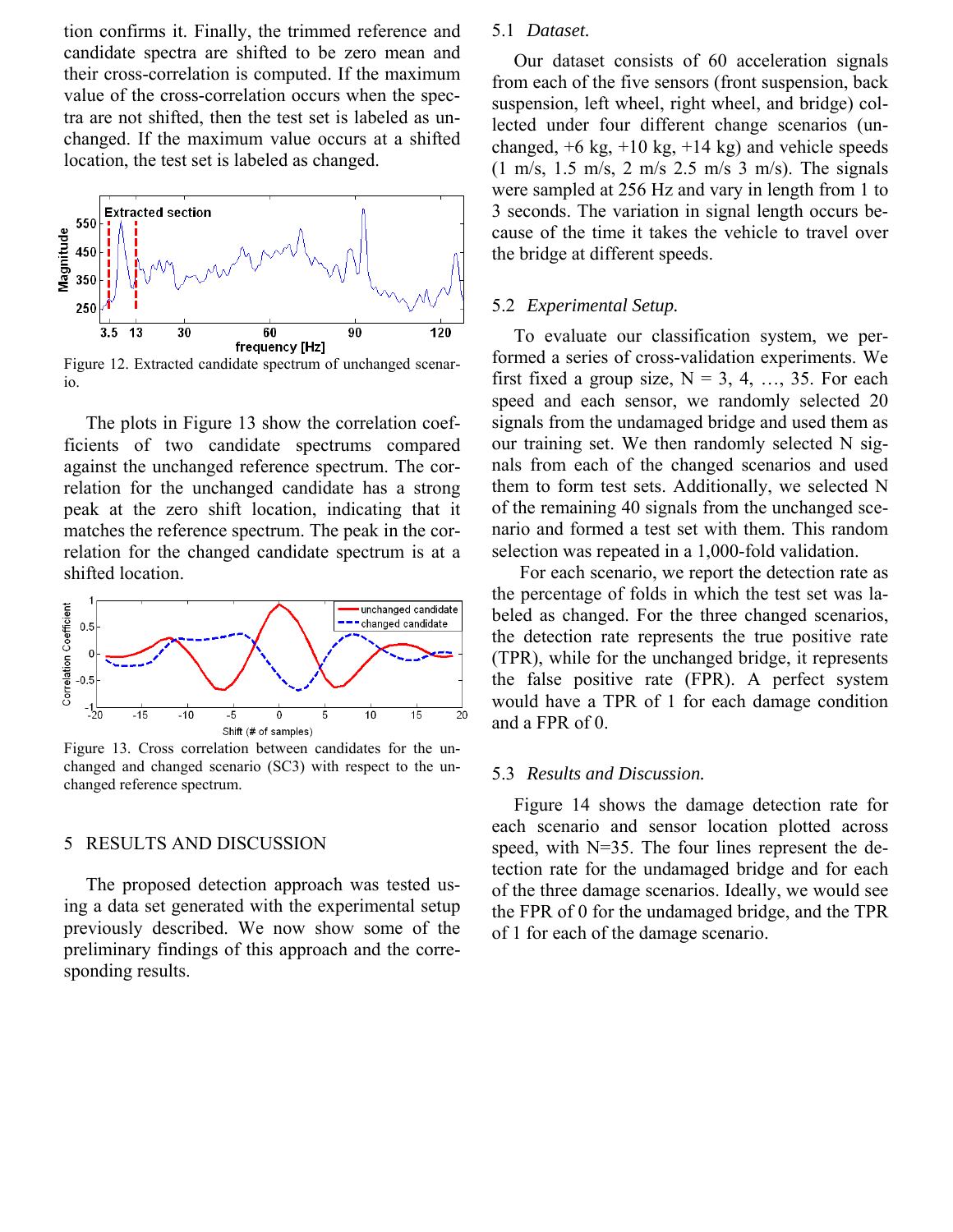

Figure 14. Detection rate for each scenario and sensor location plotted across speed, averaging 35 runs. For each damage scenario, the curve represents the true positive rate (TPR), while for the normal (undamaged) case, the curve represents the false positive rate (FPR). Accuracy is consistently good at the lowest speed, with the sensors on the suspension providing the best accuracy of the indirect sensors.

The lowest speed consistently produces the best detection for all sensors, while the accuracy for other speeds is inconsistent across sensors. This may be due to increased noise or shorter signal duration (which reduce the effectiveness of our spectrum averaging technique) for higher speeds. The sensor on the bridge detects damage nearly perfectly, validating our classification technique for the easier, directmonitoring case. Of the indirect sensors, those on the suspension were better than those on the wheel. This is likely because the suspension acts as a lowpass filter, reducing the noise while preserving the low fundamental frequency of the bridge.



tection rate for the front suspension sensor at a speed of 1 m/s.

Averaging a larger number of runs increases the TPR, while lowering the FPR.

Figure 15 shows the effect of N on the classification accuracy for the front suspension sensor at 1 m/s. In general, accuracy increases as N increases. For some sensors and speeds, there was a clear diminishing-returns effect, while for others there was not. Contrary to what we would expect, scenario 4 is not consistently the easiest to detect. Inspection of the spectra reveal that the peak for the fundamental frequency appears wider and shorter as more mass is added to the bridge, decreasing the accuracy of the correlation matching method.

## 6 CONCLUSIONS AND FUTURE WORK

This paper presents initial work for detecting changes in bridge structures based on acceleration data from passing vehicles. We refer to this approach as *indirect*. We compare the results of the *indirect* with the traditional *direct* approach in which sensors are located on the bridge structure.

An experimental setup that resembles a moving vehicle passing over a simply supported bridge was used to generate dynamic interaction data from several physical scenarios. The scenarios consisted of